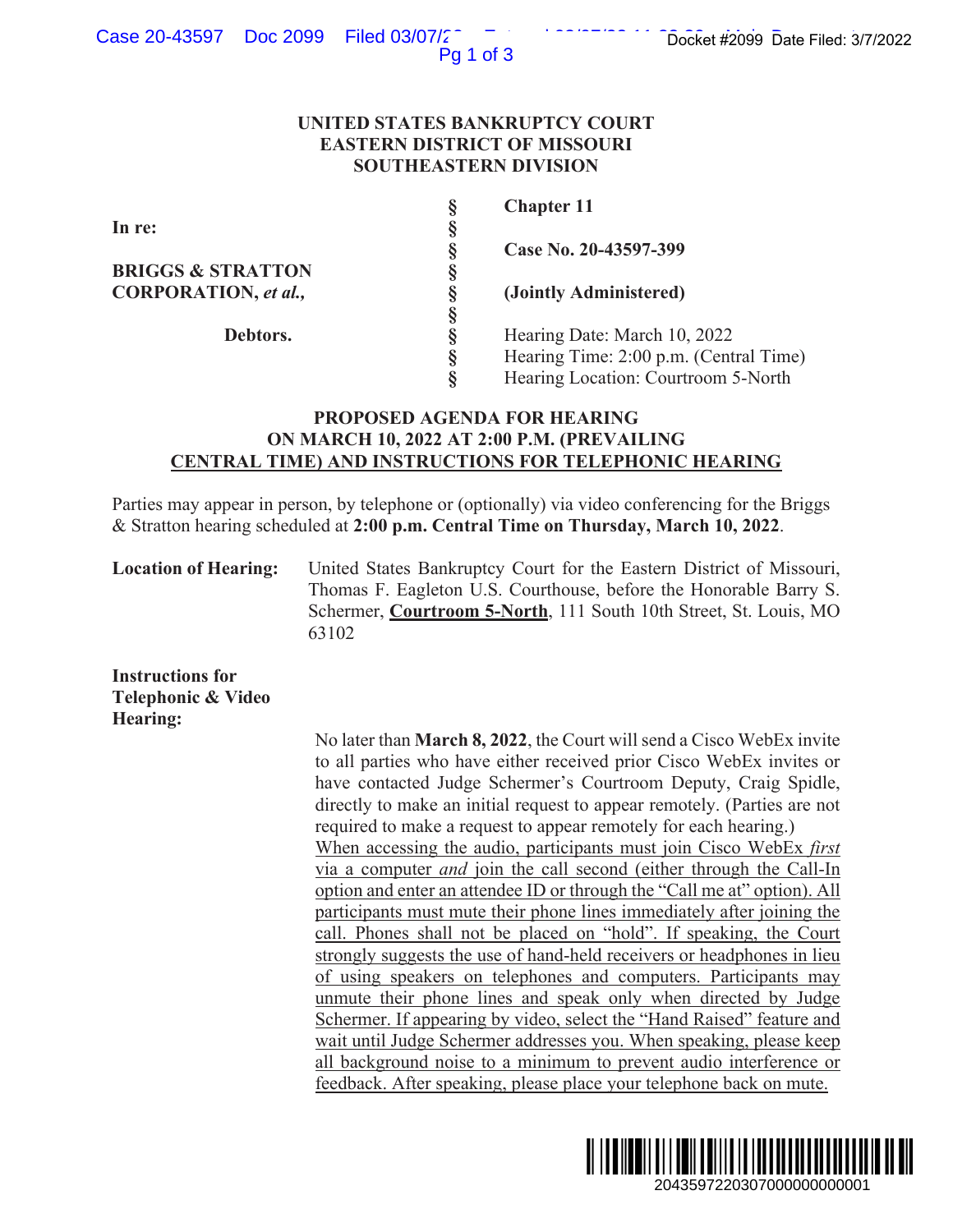### Case 20-43597 Doc 2099 Filed 03/07/22 Entered 03/07/22 11:32:39 Main Document Pg 2 of 3

 If there is a problem connecting to Cisco WebEx audio, please disconnect your phone line and re-dial. If there is an issue gaining access to the video feed, please log out of Cisco WebEx then login. If the issue persists, please e-mail Mr. Spidle at Craig Spidle@moeb.uscourts.gov promptly and we will work on resolving the issue.

The Court's official announcement will be posted on the Court's website: https://www.moeb.uscourts.gov/sites/moeb/files/BSS-Appearances for Briggs Stratton ATT call info.pdf and https://www.moeb.uscourts.gov/briggs-stratton-corporation-et-al. Instructions for appearances may also be found on http://www.kccllc.net/briggs.

| <b>PLAN ADMINISTRATOR'S MOTIONS</b> |                                                                                                                                                               |                            |  |
|-------------------------------------|---------------------------------------------------------------------------------------------------------------------------------------------------------------|----------------------------|--|
| <b>Item Number</b>                  | Pleading                                                                                                                                                      | <b>Attorney Presenting</b> |  |
|                                     | Application of the Plan Administrator for<br>Entry of an Order Closing Certain Chapter 11<br>Cases and Granting Related Relief [Docket<br>No. 2083].          | Dormie Ko                  |  |
|                                     | <b>Related Documents:</b><br>No related documents.                                                                                                            |                            |  |
| $\overline{2}$                      | Plan Administrator's Motion for an Order<br>Authorizing the Establishment of a Qualified<br>Settlement Fund for Certain Employee Claims<br>[Docket No. 2087]. | Dormie Ko                  |  |
|                                     | <b>Related Documents:</b>                                                                                                                                     |                            |  |
|                                     | No related documents.                                                                                                                                         |                            |  |

[*Remainder of Page Intentionally Left Blank*]